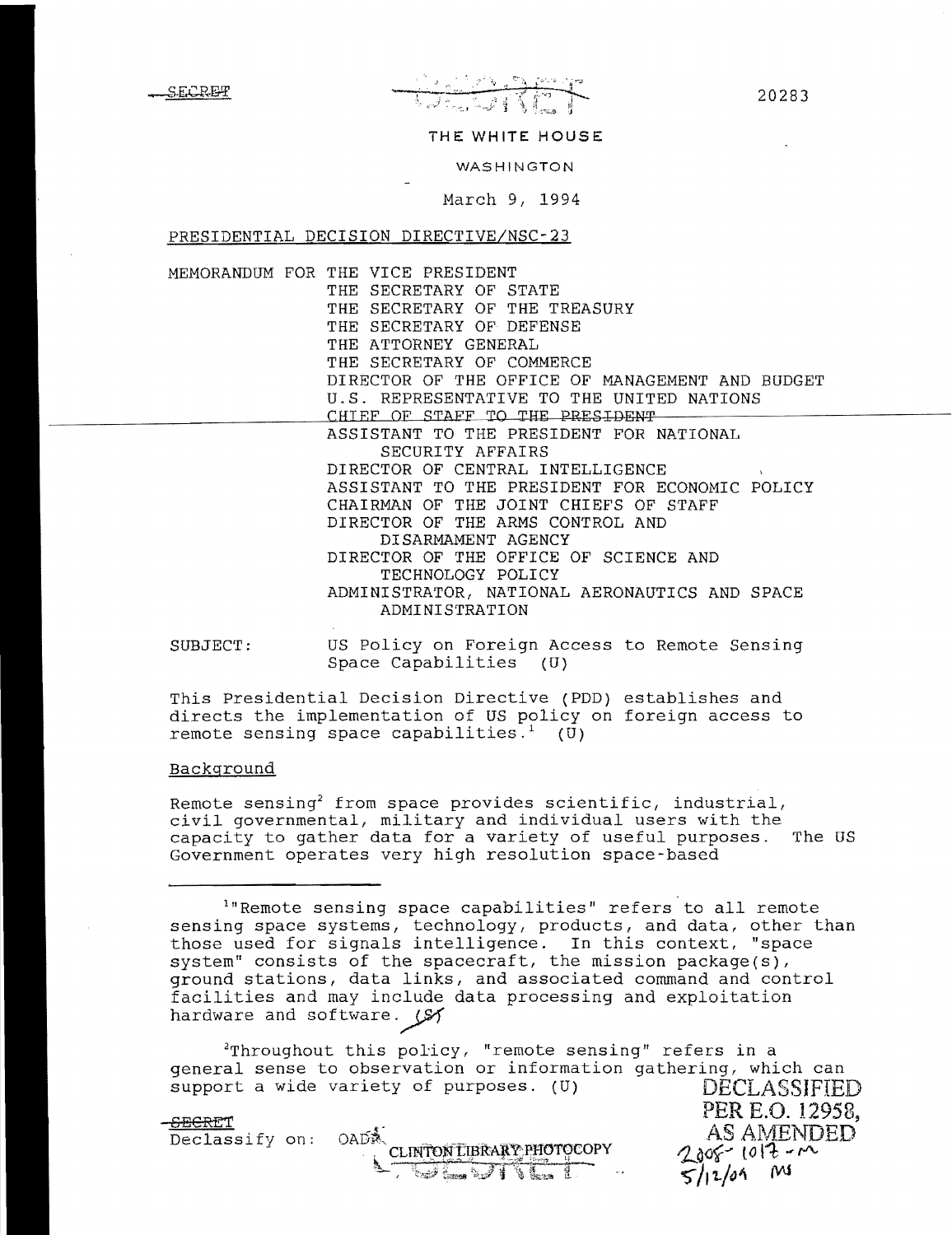# -SECRET

reconnaissance<sup>3</sup> systems for intelligence and military purposes. These systems are among the most valuable US national security assets because of their high quality data collection, timeliness, and coverage and the capability they provide to monitor events around the world on a near real-time basis. More nations have discovered the value of these satellites and are developing their own indigenous capabilities, or are seeking the purchase of data or systems. (U)

#### Policy Goal

The fundamental goal of our policy is to support and to enhance US industrial competitiveness in the field of remote sensing space capabilities while at the same time protecting US national security and foreign policy interests. Success in this endeavor will contribute to maintaining our critical industrial base, advancing US technology, creating economic opportunities, strengthening the US balance of payments, enhancing national influence, and promoting regional stability. (U)

## Scope of Policy

The policy covers foreign access to remote sensing space systems, technology, products, and data, other than those used for signals intelligence. With respect to commercial licenses, this would include operating licenses granted under the Land Remote Sensing Policy Act of 1992 and export licenses for certain items controlled on the US Munitions List (USML). While the policy will define certain restrictions for export of items on the USML, export of items on either the USML or the Commerce Control List (CCL) would continue to be licensed in accord with existing law and regulations.  $\sqrt{5}$ 

## Licensing and Operation of Private Remote Sensing Systems

License requests by US firms to operate private remote sensing space systems will be reviewed on a case-by-case basis in accordance with the Land Remote Sensing Policy Act of 1992 (the Act). There is a presumption that remote sensing space systems whose performance capabilities and imagery quality characteristics are available or are planned for availability in the world marketplace (e.g., SPOT, Landsat, etc.) will be favorably considered, and that the following conditions will apply to any US entity that receives an operating license under<br>the Act. (U) the Act.

1. The licensee will be required to maintain a record of all satellite tasking for the previous year and to allow the USG access to this record.  $(U)$ 

>"Reconnaissance" refers to remote sensing to support military or intelligence purposes. (U)

**SECRET** 

**RETAINED** 2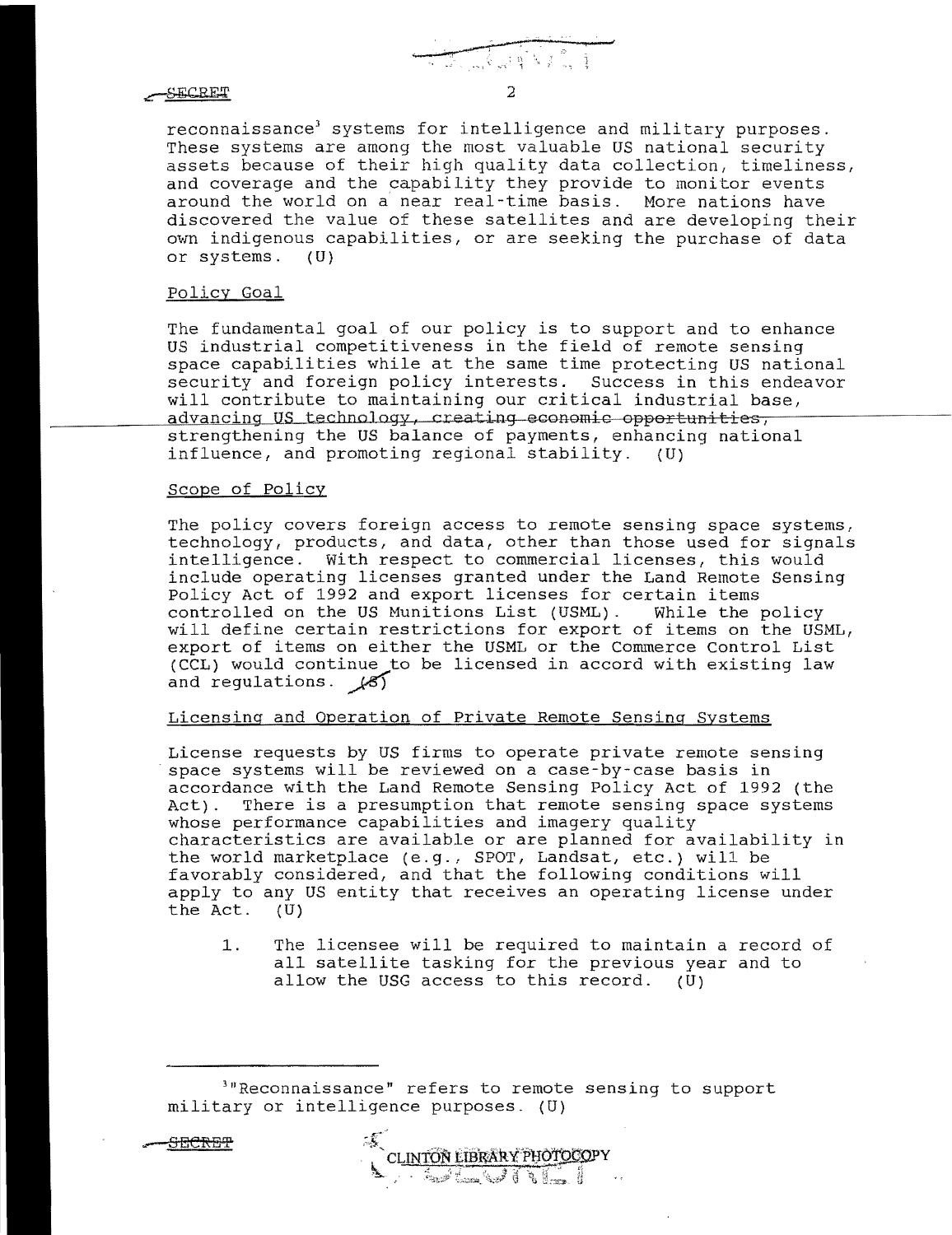SECRET

<u>CECRET</u>

2. The licensee will not change the operational characteristics of the satellite system from the application as submitted without formal notification and approval\_of the Department of Commerce, which would coordinate with other interested agencies.  $(U)$ 

3

- 3. The license being granted does not-relieve the licensee of the obligation to obtain export license(s) pursuant to applicable statutes. (U)
- 4. The license is valid only for a finite period, and is neither transferable nor subject to foreign ownership, above a specified threshold, without the explicit permission of the Secretary of Commerce. (U)
- 5. All encryption devices must be approved by the US<br>Government for the purpose of denying unauthorized access to others during periods when national security, international obligations and/or foreign policies may be compromised as provided for in the Act. (U)
- 6. A licensee must use a data downlink format that allows the US Government access and use of the data during periods when national security, international obligations and/or foreign policies may be compromised as provided for in the Act.
- 7. During periods when national security or international obligations and/or foreign policies may be compromised, as defined by the Secretary of Defense or the Secretary of State, respectively, the Secretary of Commerce may, after consultation with the appropriate agency(ies), require the licensee to limit data collection and/or distribution by the system to the extent necessitated by the given situation. Decisions to impose such limits only will be made by the Secretary of Commerce in consultation with the Secretary of Defense or the Secretary of State, as appropriate. Disagreements between Cabinet Secretaries may be appealed to the President. The Secretaries of State, Defense and Commerce shall develop their own internal mechanisms to enable them to carry out their statutory responsibilities. (U)
- 8. Pursuant to the Act, the US Government requires US companies that have been issued operating licenses under the Act to notify the US Government of its intent to enter into significant or substantial agreements with new foreign customers. Interested agencies shall be given advance notice of such agreements to allow them the opportunity to review the proposed agreement in light of the national security, international obligations and foreign policy concerns of the US Government. The definition of a significant or substantial agreement, as well as the time frames and other details of this process, will be defined in later

CLINTON LIBRARY PHOTOCOPY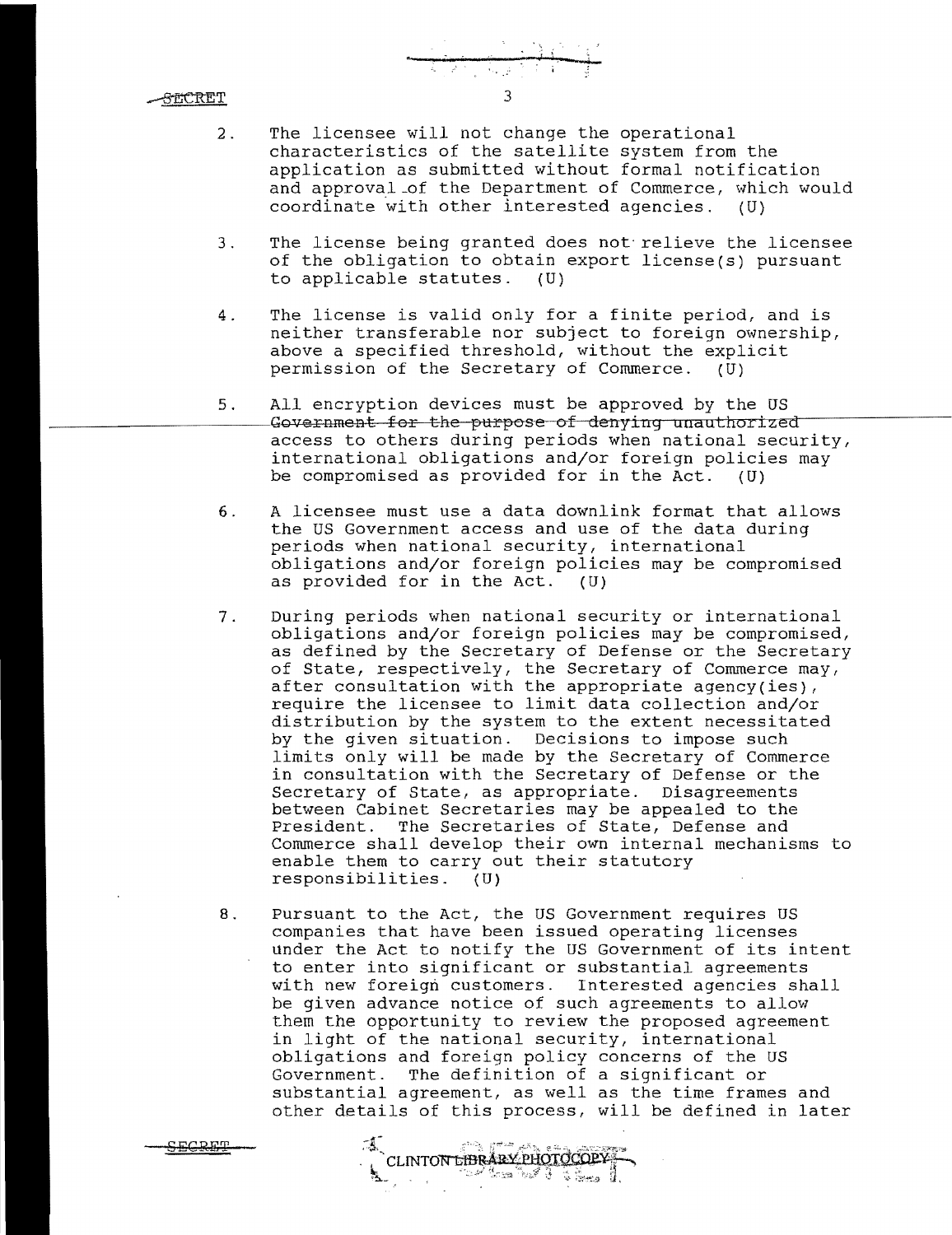**SECRET** 

Commerce regulations in consultation with appropriate agencies. (U)

Transfer of Advanced Remote Sensing Capabilities

1. Advanced Remote Sensing System Exports: The United States will consider requests to export advanced remote sensing systems whose performance capabilities and imagery quality characteristics are available or are planned for availability in the world marketplace on a case-by-case basis. (U)

4

The details of these potential sales should take into account the following:

- $\omega/\omega$ the proposed foreign recipient's willingness and ability to accept commitments to the US Government concerning sharing, protection, and denial of products and data; (U)
- $\sim$   $\sim$ constraints on resolution, geographic coverage, timeliness, spectral coverage, data processing and exploitation techniques, tasking capabilities, and ground architectures; and (U)
- $\equiv$   $\sim$ the ability of the United States to counter or defeat foreign use of such capabilities, if national security conditions warrant.  $\mathcal{L}$

The following conditions will apply to any license for a turn-key system export:

- $\sim$   $\sim$ Any system which is approved for export shall ensure positive control over the system and prevent reception by entities other than the foreign recipient to whom the system is sold.  $(8)$
- Any system with significant military or intelligence utility which is approved for export must have characteristics that guarantee US access and use of the data and enable the United States to deny its data to an adversary in the event of crisis or conflict.  $\angle$ (5)
- $\omega_{\rm c}$   $\omega$ Approval of requests for exports of systems would also require certain diplomatic steps be taken, such as informing other close friends in the region of the request, and the conditions we would likely attach to any sale; and informing the recipient of our decision and the conditions we would require as part of the sale. (U)
- $\sim$   $\sim$ Any system made available to a foreign government or other foreign entity may be subject to a formal government-to-government agreement. (U)

::..!::i;;':'~~:C~ c:+, CT';;:~":L: - S~eR:E" ~'CLINTON tJBRARYPfIth\)€QP~;

"h.